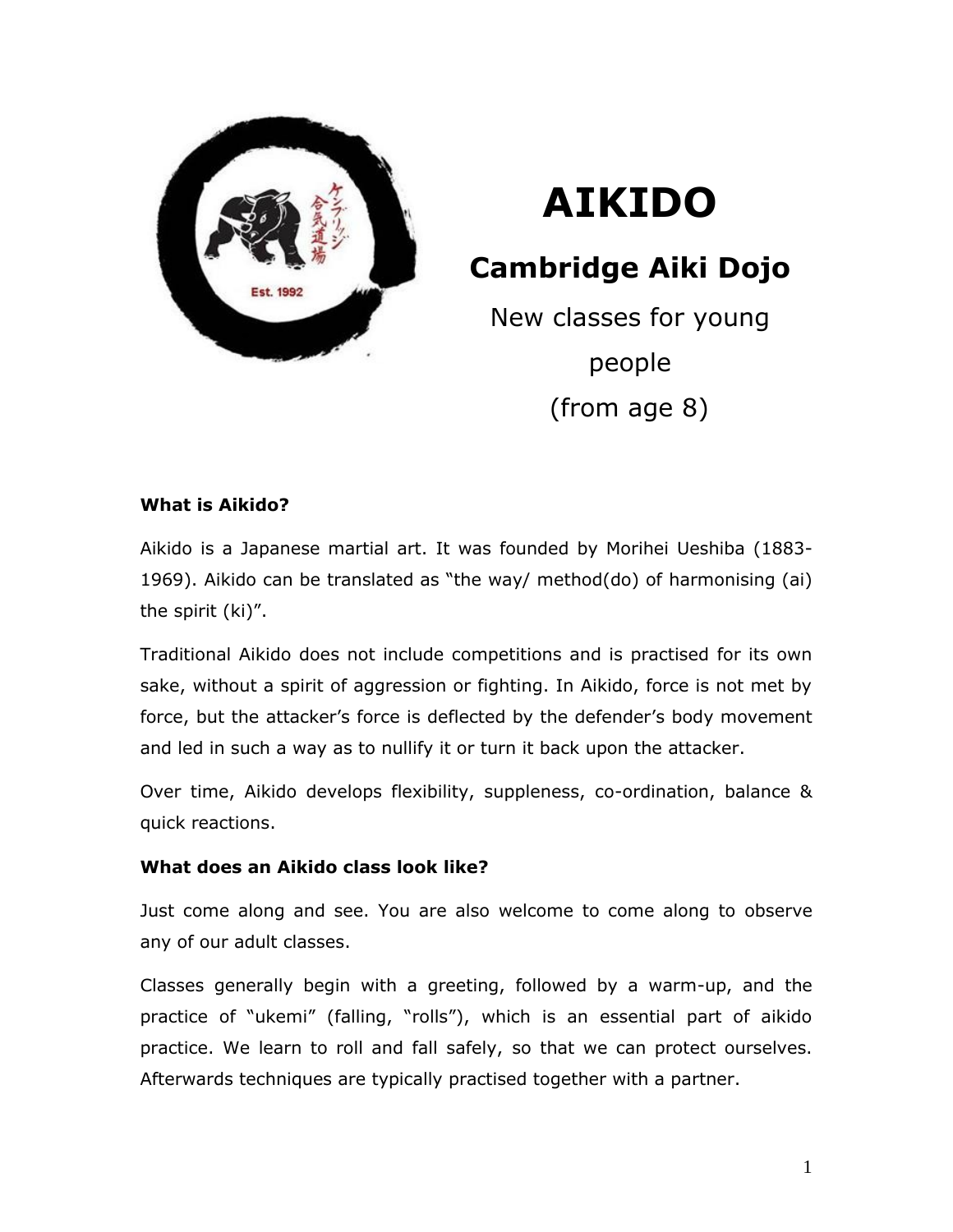## **Who are the teachers?**

Vladmirs Artomonovs and Britta Kleinsorge both hold a 3rd Dan in Aikido and both started practising Aikido in the last century – Vlad in Latvia and Britta in Germany. Both hold coach certificates with the [Joint Aikikai Council,](http://jointaikikaicouncil.co.uk/) and have long experience in teaching adults as well as young people.





## **When and where are the classes?**

Junior classes take place on **Tuesdays**, 19:00 to 20:00 at Chesterton Sports Centre (Gilbert Road, Cambridge CB4 3NY). Children's classes are planned to take place during school term time only at the moment. The children's class will take place in parallel to an adults class (same sports hall, but different mats).

### **What to wear?**

Like in most martial arts people who practise Aikido generally wear a dogi (Judo/Karate uniform). To begin with, comfortable clothing is sufficient: long sleeve sweatshirts or T-shirts and long comfortable trousers (leggings, tracksuit).

As Aikido is a contact sport, please ensure everyone participating has clean hands and feet before stepping onto the mats. Shoes or flip-flops are to be taken off just before stepping onto the mats (tatami), so mats will stay clean.